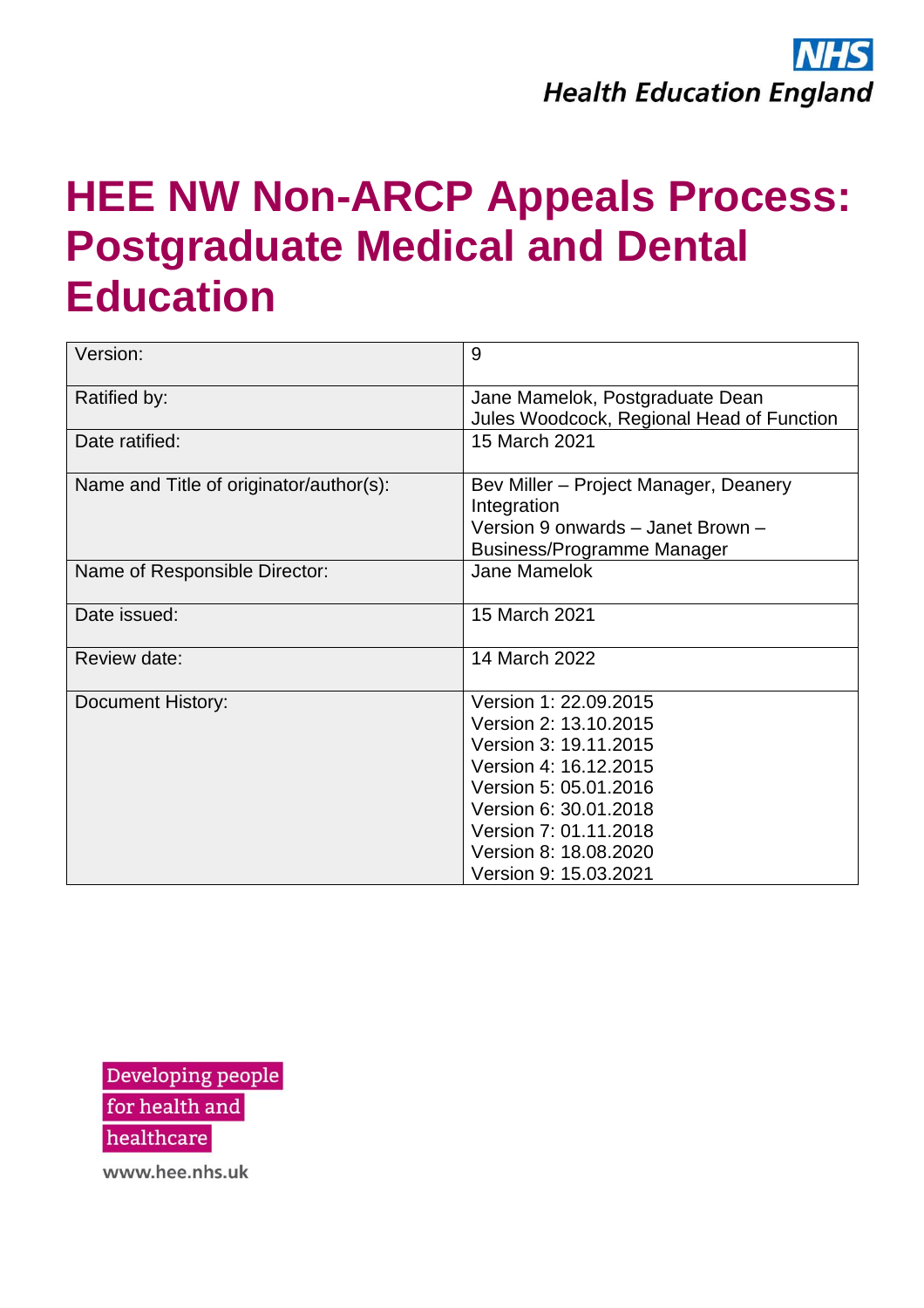## **1. Background**

This process applies to appeals from specialty trainees, including GP trainees and those in core training relating to decisions that affect their training such as:

- Out of Programme (OOP) requests
- Less than Full Time Training requests
- Deferred start of programme requests
- Processes outside of the training programme requiring School support (e.g. support for CEGPR applications: trainees who have left a programme re-applying for specialty training)

Foundation trainees should refer to the Foundation Complaints/Appeals Process: <https://www.nwpgmd.nhs.uk/foundation-policies-and-processes>

This process does **not** apply to appeals regarding [ARCP outcomes](https://nwpgmd.nhs.uk/sites/default/files/Formal%20Appeals%20Process%20%20External%20Guidance%20V9_0.pdf) [Inter-Deanery Transfers \(IDT\)](https://specialtytraining.hee.nhs.uk/Resources-Bank) Study [Leave](https://www.hee.nhs.uk/sites/default/files/documents/National%20Study%20Leave%20Appeals%20Process%20FINAL%20NOV%202020%20%28002%29_0.pdf) **[Recruitment](https://nwpgmd.nhs.uk/sites/default/files/mdrs%20complaints%20policy%202021.pdf)** 

(Trainees should use the relevant appeal/complaint mechanism if their appeal relates to these areas.)

This process does **not** apply to exceptional circumstances requests (Dean to Dean transfers) which are at the Dean's discretion.

This process provides a mechanism by which trainees can appeal against a decision where they have evidence that the process that led to the decision was not followed correctly; or that there appeared to be bias, resulting in unfair treatment; or that information has now come to light which was not known at the time of the original decision and may have influenced the outcome.

## **2. Principles**

- 1. The trainee must submit their appeal in writing to the relevant section manager as follows:
	- Programme Support Business Manager (H&CC & PH), Health Education England working across the North West (Anaesthesia, Intensive Care Medicine, Paediatrics, O&G, Radiology, Pathology, Psychiatry, Emergency Medicine and ACCS) [Stephen.atkinson@hee.nhs.uk](mailto:Stephen.atkinson@hee.nhs.uk)
	- Programme Support Business Manager (H&CC), Health Education England working across the North West (Medicine, Ophthalmology and Surgery) [Claire.McGovern@hee.nhs.uk](mailto:Jill.Cudd@hee.nhs.uk)
	- Programme Support Manager (GP), Health Education England working across the North West (General Practice) [Rebecca.](mailto:Gemma.Bradshaw@hee.nhs.uk)Smith@hee.nhs.uk
- 2. A trainee cannot appeal simply because they disagree with a decision and must provide evidence to substantiate the basis for the appeal.